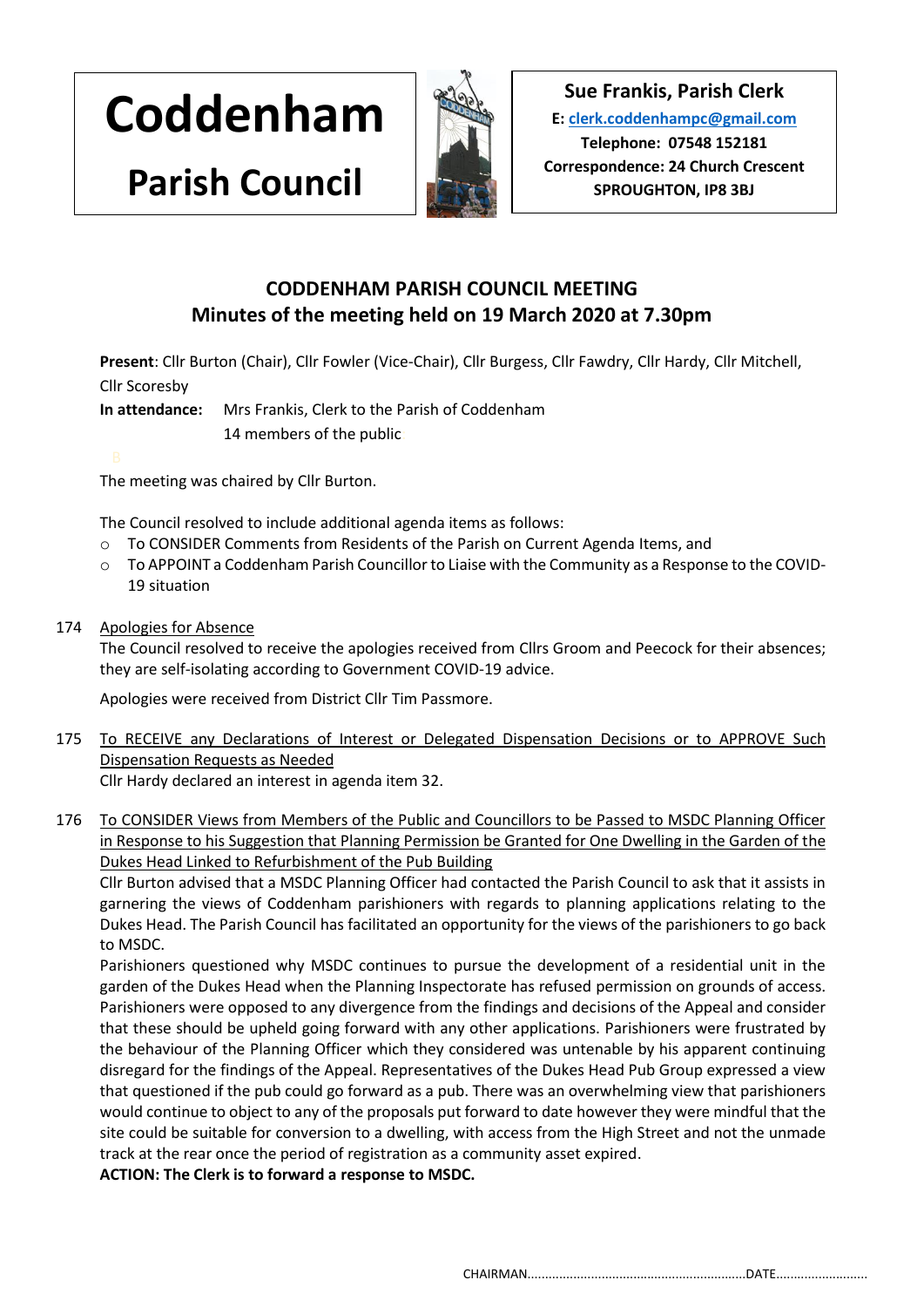# 177 To CONSIDER Comments from Residents of the Parish on Current Agenda Items

Mr A McPherson, Chair of the Coddenham Centre CIO, thanked the Parish Council for allowing the meeting to be held. He considered that amid the COVID-19 crisis, we shouldn't lose sight of the asset that is the Coddenham Centre. With regards to agenda item 16, the MSDC Locality Award Application, he advised that the CIO would not support the Council's successful grant application [for the tidying up of the entrance to the recreation ground and the installation of a new noticeboard for use by the Parish Council and the CIO, and the relocation of the 'Timeline' board (presently erected at the rear of the recreation ground)]. The CIO considered there were more urgent items the grant money should be applied to; Cllr Fowler explained that the grant awarded to the Parish Council could only be spent on the project that it was applied for, namely a new noticeboard and landscaping to the entrance of the recreation ground. If the grant is not spent on the project for which it was awarded for, the funds will have to be returned to the District Councillors.

A member of the public asked why the Parish Council precept for 2020/21 had increased by 22%. The Clerk and Cllr Burton advised that the standing grant application had been submitted to The Day Foundation, such grant to be applied to the repayments of the Council's borrowing from the Public Works Loan Board (for the building of the Coddenham Centre), for the financial year 2021/22 but that to date no decision had been made by The Day Foundation. In order to mitigate the financial impact of the grant not being awarded, the Council had resolved to precept 50% of the loan payment, £6,576.00, in the financial year 2020/21, and will do the same for the financial year 2021/22 if needed.

A representative of the Coddenham Community Shop advised that parishioners are looking to the Parish Council to lead and co-ordinate Coddenham's response to the greatest crisis to hit the country since WWII, to help fund and set up a village website and to co-ordinate a flyer drop to every household in the parish, in order to raise awareness and to deliver a web presence. Council was further reminded of the Civil Contingencies Act 2004.

- 178 To RECEIVE Reports from the County and District Councillors Reports for February and March 2020 had been received from County Councillor Hicks and circulated to the Council, prior to the meeting.
- 179 To APPOINT a Coddenham Parish Councillor to Liaise with the Community as a Response to the COVID-19 Situation

The Council unanimously agreed to appoint Cllr Scoresby.

Three members of the public left the meeting.

180 To RECEIVE AND CONFIRM the Minutes of the Parish Council Meeting Held on 23 January 2020 The minutes of the meeting, having been circulated to the Council prior to the meeting, were confirmed as a true and accurate record and were duly signed.

## 181 To CONSIDER any Matters Arising from the Minutes of the Parish Council Meeting Held on 23 January 2020

Re. minute no: 19/20 132 - The Council unanimously agreed to spend £450.00 in support of the build and initial hosting of a central community hub website to facilitate the community response to the COVID-19 situation; the Parish Council will be the primary co-ordinator of the website. In the long term, and subject to further resolution of the Council, the website could form the foundation for a new Parish Council and community website.

Five members of the public left the meeting.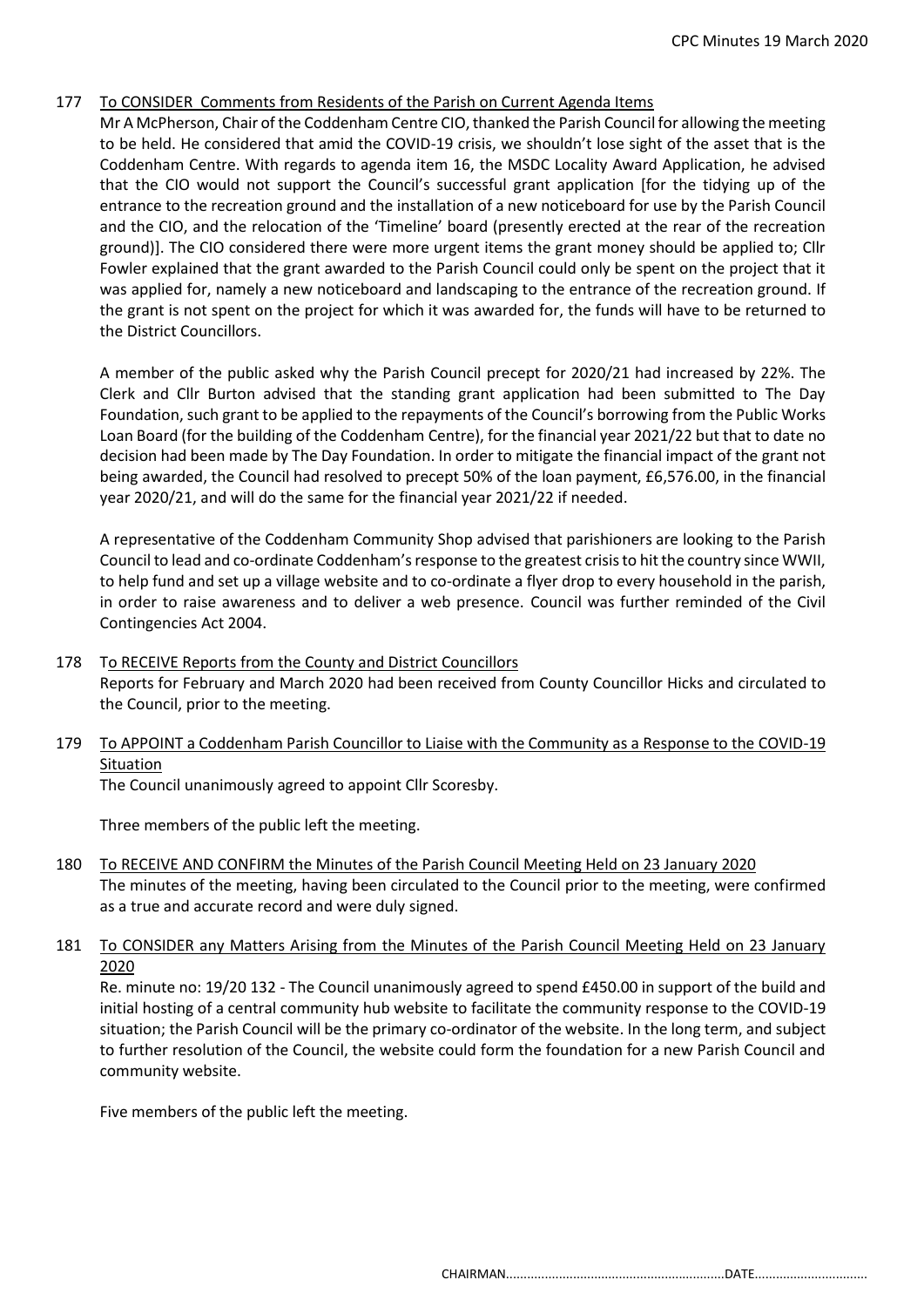Re. minute no: 19/20 161 - Cllr Burgess advised that seven adverts @ £15 each had been secured for publication in the next issue of the newsletter. In consideration of the current COVID-19 situation, the Council agreed to issue due invoices but will not pursue bad debts.

- 182 To RECEIVE and CONFIRM the Minutes of the Planning Committee Meeting Held on 17 February 2020 The minutes of the meeting, having been circulated to the Council prior to the meeting, were confirmed as a true and accurate record of the meeting.
- 183 To CONSIDER any Matters Arising from the Minutes of the Planning Committee Meeting held on 17 February 2020 There were no matters arising.

# 184 To RECEIVE an Update from the CPC CIO Management Group Representative

In the absence of Cllr Peecock, Mr McPherson advised that the Coddenham Centre would likely be impacted by the COVID-19 situation with a severe threat of loss of hiring income; revenue has dried up and bookings been cancelled.

185 FINANCE:

(i) To APPROVE the Schedule of Payments for February and March 2020 The Council unanimously approved the Schedules of Payments for February and March 2020.

(ii) To AGREE the bank statements as at 31 January and 29 February 2020 The Clerk advised that Cllrs Mitchell and Scoresby had confirmed the bank statement balances agreed with the balances reported to the Council.

(iii) To AGREE to Renew the SLCC Membership The Council unanimously agreed to renew the SLCC membership at a cost of £100.00 **Action: The Clerk is to renew the SLCC membership.**

## 186 To CONSIDER S137 Requests from (i) Suffolk Neighbourhood Watch and (ii) SARS

(i) The Council had received a grant request from SNW. The Council agreed 5 in favour, 1 against and 1 abstention to awarding a grant of £30.00 to the Suffolk Neighbourhood Watch Association (SNW). **ACTION: The Clerk is to arrange a payment of £30.00 to the SNW.**

(ii) The Council agreed to defer the consideration of the grant request received from Suffolk Accident Rescue Service (SARS).

# 187 To RECEIVE and APPROVE the Financial Risk Assessment and Management Report for the Period 1 April 2019 to 31 March 2020

The Clerk had undertaken the Financial Risk Assessment and circulated a copy of the Management Report to the Council, prior to the meeting. The Council unanimously agreed to approve the Management Report.

- 188 To RECEIVE and APPROVE the Internal Control Statement for the Year Ending 31 March 2020 The Council unanimously approved the Internal Control Statement for the Year Ending 31 March 2020.
- 189 To RECEIVE AND APPROVE the Internal Control Report as at February 2020 The Council unanimously approved the Internal Control Report as at February 2020. Cllr Fowler agreed to undertake the next review of the system of internal control and to prepare the subsequent report due June 2020.
- 190 To RECEIVE the Clerk's Report A report had been circulated to the Council prior to the meeting.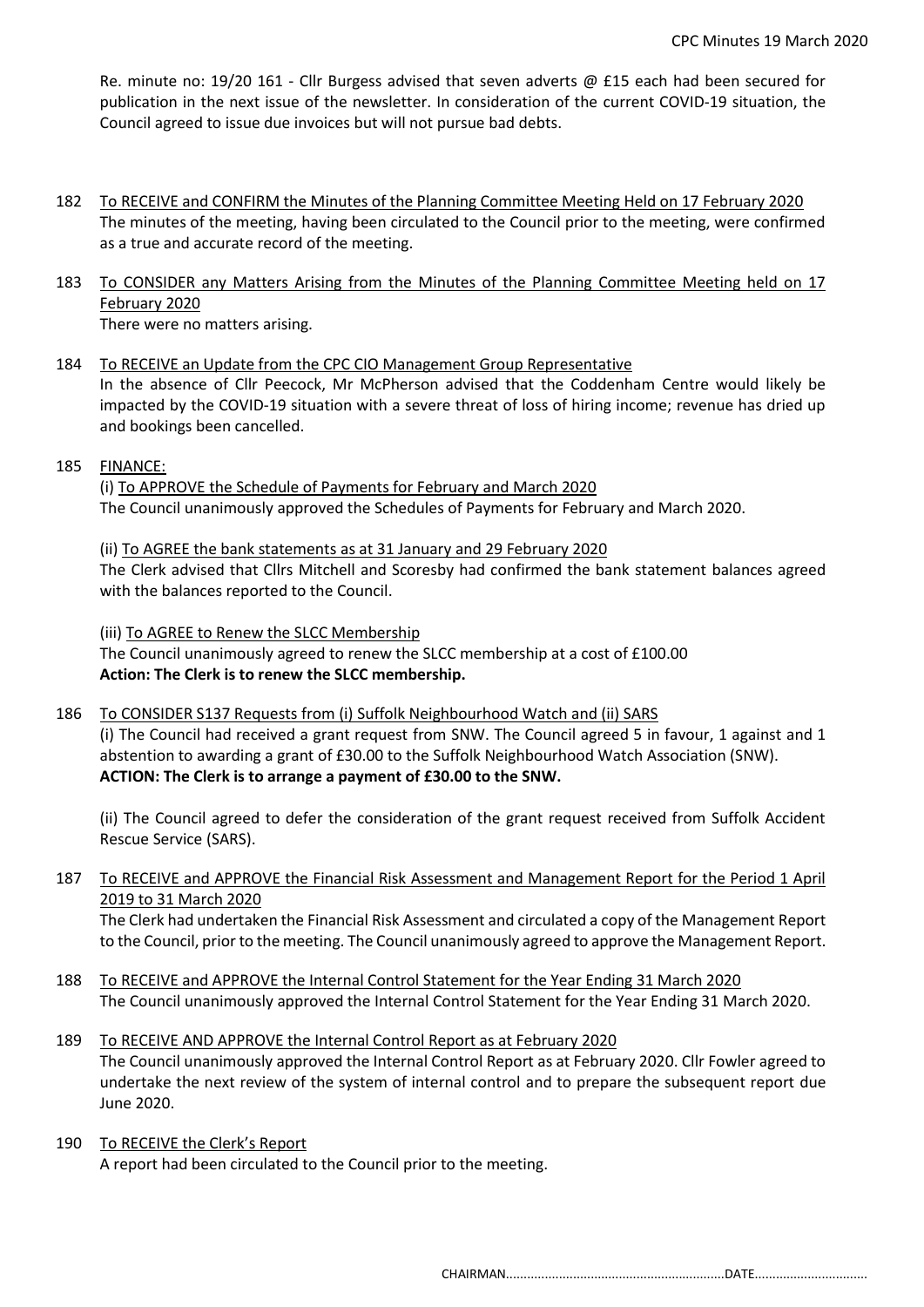The Clerk advised that a Business Rates Demand had been received from MSDC totalling £16,954.95, for rates applied to the Coddenham Community Centre for the period 1 April 2017 to 31 October 2019. An application for Small Business Rates Relief had been successful however an alternative application for Discretionary Rate Relief had been declined.

**ACTION: The Clerk is to appeal the MSDC decision and to request the assistance of the district councillors in resolving the matter.**

# **Should the situation arise whereby any possible restrictions the COVID-19 crisis may pose to the running of the Parish Council, the Council unanimously agreed to devolve the discharge of all Council functions to the Clerk; the delegation will require the liaison with the Chair and Vice-Chair.**

#### 191 MSDC Locality Award Application

In recognition of the opposition from the CIO to the landscaping ofthe entrance to the recreation ground and the erection of a new noticeboard, for use by the Parish Council and the CIO, to be funded with the grant awarded to the Council by the District Councillors, the Council unanimously agreed to establish the timeframe for the expenditure of the grant in order that the matter may be held over to the July meeting.

# **ACTION: The Clerk is to establish the timeframe for the expenditure of the Locality Grant awarded to the Parish Council.**

The Council agreed to accept the Locality Award from MSDC Councillors of £2,200; the grant has been received and is held in the Council's bank account.

Five members of the public left the meeting.

#### 192 To CONSIDER and APPROVE a Claim for Expenses Received from Mr I Jeffrey

The Council had received a claim for expenditure incurred by Mr I Jeffrey, for repairs to Parish Council gardening equipment, totalling £318.97. However, the receipts accompanying the claim included parts and repairs to a chainsaw; the Council does not own a chainsaw.

# **ACTION: The Clerk is to check that the parts and repairs for the chainsaw were indeed for Parish Council owned equipment.**

The Council voted six in favour and one abstention to reimbursing Mr Jeffrey for his expenditure incurred, subject to the verification of the claim for parts and repairs to the chainsaw, up to £318.97. The Parish Council was unable to make a payment of £120.00, as requested by Mr Jeffrey, to be made to the parishioner who had assisted him at times due to the restrictions, statute and laws imposed upon the Parish Council.

**ACTION: Subject to the verification of the claim for parts and repairs to the chainsaw, the Clerk is to arrange a payment of up to £318.97 to be made to Mr Jeffrey.**

# 193 To CONSIDER and AGREE Appointment of Mr I Jeffrey to Manage Broom Hill and Mr C Hardy to Manage Mill Hill (Terms of Reference)

The Council unanimously agreed to appoint Mr Jeffrey to manage Broom Hill and Mr Hardy to manage Mill Hill, subject to their acceptance of Terms of Reference. Cllr C Hardy declared an interest and abstained from voting.

## **ACTION: The Clerk is to draft Terms of Reference and forward copies to Mr Jeffrey and Mr Hardy for their acceptance.**

Cllr Mitchell left the meeting.

## 194 To AGREE the 2020/21 Norse Grounds Maintenance Contract

The Council unanimously agreed to instruct Norse to carry out item numbers 5 and 9 of the Contract for the year 2020/21.

**ACTION: The Clerk is to instruct Norse to carry out item numbers 5 and 9 of the Contract, for the year 2020/21.**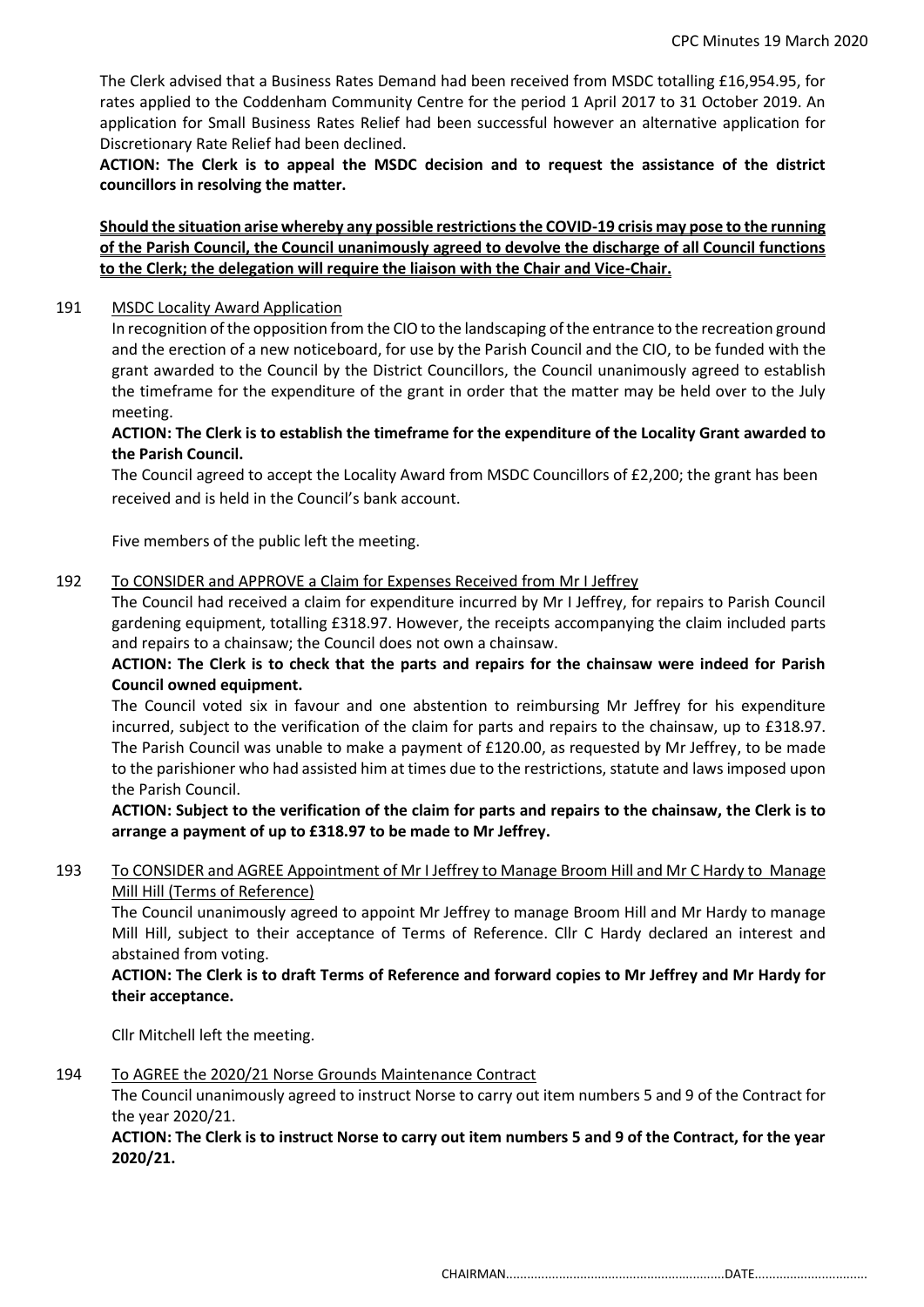- 195 To ADOPT the Risk Management Strategy 2020 The Council unanimously agreed to adopt the Risk Management Strategy 2020, as circulated to the Council prior to the meeting.
- 196 To ADOPT the CPC Privacy Statement The Council unanimously agreed to adopt the CPC Privacy Statement, as circulated to the Council prior to the meeting.
- 197 To ADOPT the CPC Privacy Notice for Staff, Councillors & Role Holders The Council unanimously agreed to adopt the CPC Privacy Notice for Staff, Councillors & Role Holders, as circulated to the Council prior to the meeting.
- 198 To ADOPT the CPC 'General' Privacy Notice (for publication on the website) The Council unanimously agreed to adopt the CPC 'General' Privacy Notice, as circulated to the Council prior to the meeting.
- 199 To ADOPT the CPC SAR Procedure The Council unanimously agreed to adopt the CPC SAR Procedure, as circulated to the Council prior to the meeting.
- 200 To ADOPT the CPC SAR Policy The Council unanimously agreed to adopt the CPC SAR Policy, as circulated to the Council prior to the meeting.
- 201 To ADOPT the CPC Grievance Policy & Procedure The Council unanimously agreed to adopt the CPC Grievance Policy & Procedure, as circulated to the Council prior to the meeting.
- 202 To ADOPT the CPC Disciplinary Procedure The Council unanimously agreed to adopt the CPC Disciplinary Procedure, as circulated to the Council prior to the meeting.
- 203 To ADOPT CPC Disciplinary Rules The Council unanimously agreed to adopt the CPC Disciplinary Rules, as circulated to the Council prior to the meeting.
- 204 To ADOPT the CPC Dispensation Policy The Council unanimously agreed to adopt the CPC Dispensation Policy, as circulated to the Council prior to the meeting.
- 205 To ADOPT the CPC Allotment Garden Tenancy Agreement Cllr Hardy declared an interest and abstained from the vote. The Council unanimously agreed to adopt the CPC Allotment Garden Tenancy Agreement, as circulated to the Council prior to the meeting.
- 206 To ADOPT the CPC Tree Policy

The Council unanimously agreed to add 'to the Clerk' at the end of the 'Inspection Regime' sentence and to then adopt the CPC Tree Policy, as circulated to the Council prior to the meeting.

207 Annual CPC Tree Report

The Council unanimously agreed to phase the works to be carried out as prioritised within the report; priority one works to be undertaken immediately, and priority two and three works to be undertaken within six to twelve months. The Council agreed to request a revised quote to show priority one works only.

208 To CONFIRM the date of the next meeting of the Parish Council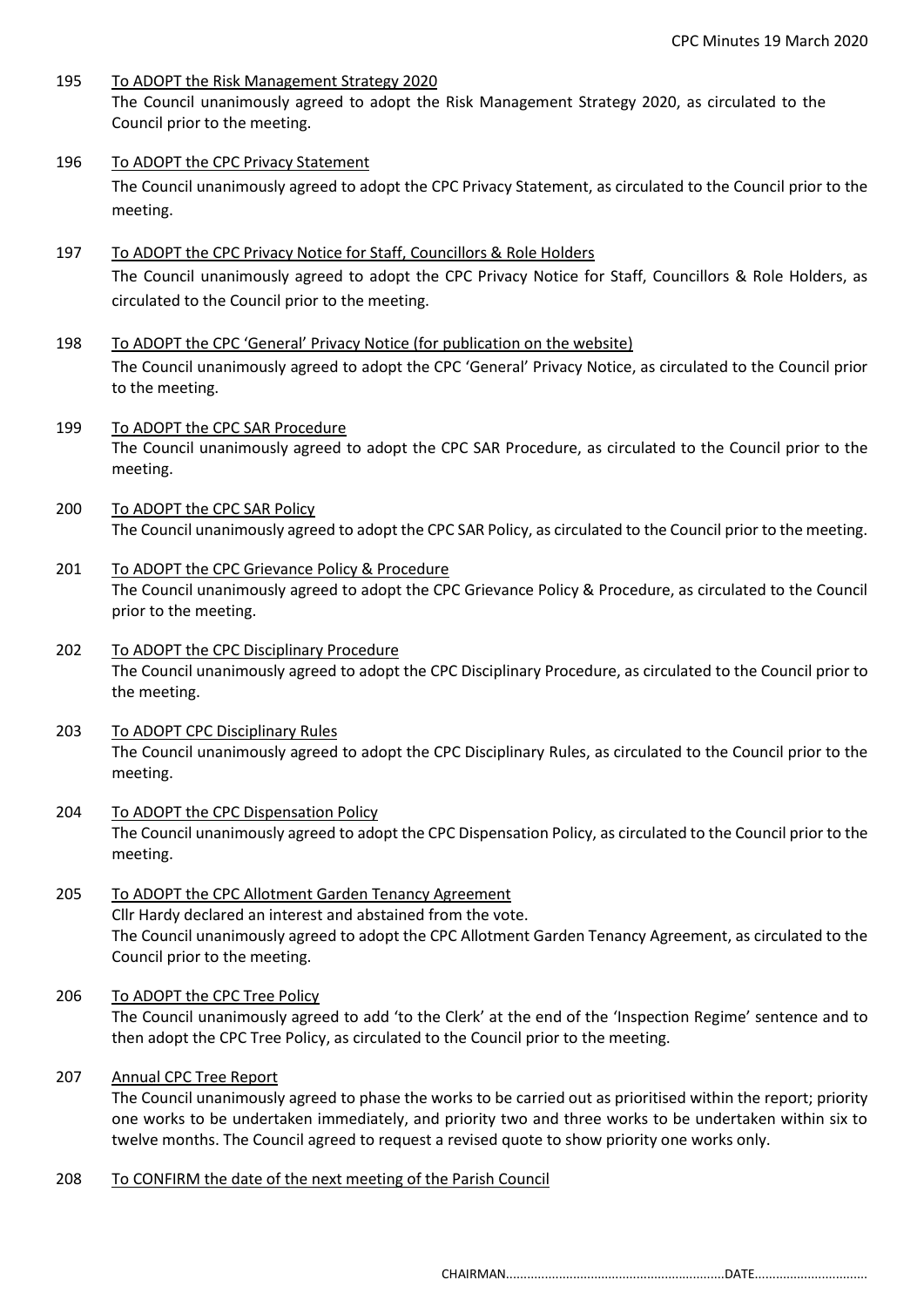The next meeting of the Parish Council will be held at the Coddenham Centre on 16 April 2020 at 7.30pm.

209 Matters Raised by Members, Including Matters for Consideration at the Next Parish Council Meeting Cllr Fawdry advised that the two damaged stiles have been replaced. Cllr Fowler advised that the Government has suggested that the AGAR be undertaken sooner rather than later.

Cllr Scoresby considered the repaint of the community 'information' telephone box should be deferred to the next financial year (2021/22); he deemed that the Council shouldn't be proceeding with low priority expenditure such as the £340 in the budget for the painting of the information box when there are serious financial issues such as the MSDC Rates and the Day Foundation funding uncertainty. Cllr Scoresby was reminded that the expenditure had already been agreed by the Council and that if the matter were to be to re-visited, there would need to be a 6 month wait before doing so, as regulations stipulate. The Council was mindful that there is likely to be a delay to the work being undertaken.

There being no other business, the meeting closed at 9.42pm.

#### **SUMMARY OF ACTIONS:**

176 To CONSIDER Views from Members of the Public and Councillors to be Passed to MSDC Planning Officer in Response to his Suggestion that Planning Permission be Granted for One Dwelling in the Garden of the Dukes Head Linked to Refurbishment of the Pub Building **ACTION: The Clerk is to forward a response to MSDC.**

185 FINANCE:

(iii) To AGREE to Renew the SLCC Membership **Action: The Clerk is to renew the SLCC membership.**

186 To CONSIDER S137 Requests from (i) Suffolk Neighbourhood Watch and (ii) SARS **ACTION: The Clerk is to arrange a payment of £30.00 to the SNW.**

## 190 To RECEIVE the Clerk's Report

**ACTION: The Clerk is to appeal the MSDC decision and to request the assistance of the district councillors in resolving the matter.**

191 MSDC Locality Award Application

**ACTION: The Clerk is to establish the timeframe for the expenditure of the Locality Grant awarded to the Parish Council.**

192 To CONSIDER and APPROVE a Claim for Expenses Received from Mr I Jeffrey

**ACTION: The Clerk is to check that the parts and repairs for the chainsaw were indeed for Parish Council owned equipment.**

**ACTION: Subject to the verification of the claim for parts and repairs to the chainsaw, the Clerk is to arrange a payment of up to £318.97 to be made to Mr Jeffrey.**

193 To CONSIDER and AGREE Appointment of Mr I Jeffrey to Manage Broom Hill and Mr C Hardy to Manage Mill Hill (Terms of Reference)

**ACTION: The Clerk is to draft Terms of Reference and forward copies to Mr Jeffrey and Mr Hardy for their acceptance.**

194 To AGREE the 2020/21 Norse Grounds Maintenance Contract